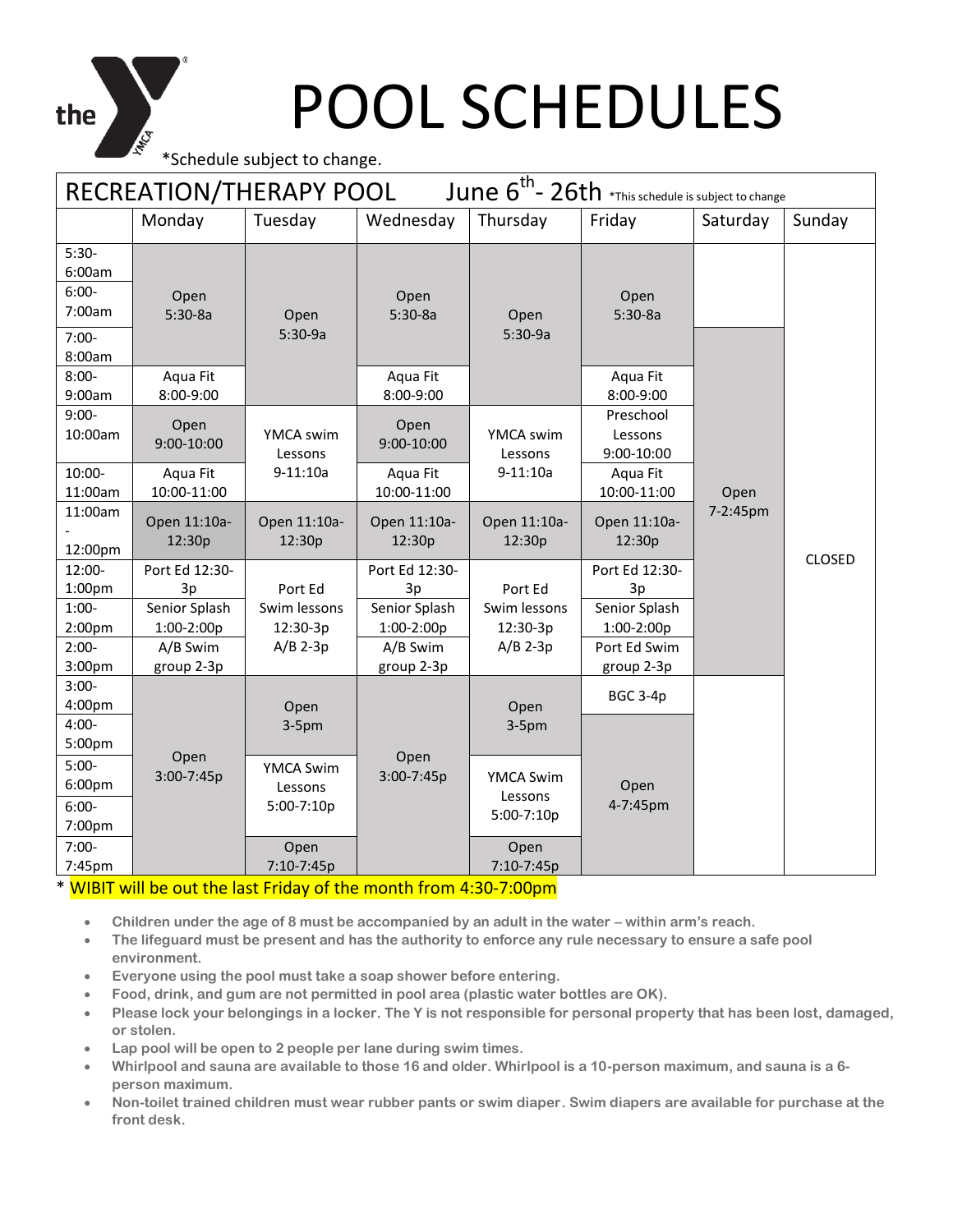

\*Schedule subject to change.

| <b>LAP POOL</b>                                                                                |                                                                 |                                                                                   |                                                              | June 6 <sup>th</sup> - 26th *This schedule is subject to change                   |                                          |                                                 |               |
|------------------------------------------------------------------------------------------------|-----------------------------------------------------------------|-----------------------------------------------------------------------------------|--------------------------------------------------------------|-----------------------------------------------------------------------------------|------------------------------------------|-------------------------------------------------|---------------|
|                                                                                                | Monday                                                          | Tuesday                                                                           | Wednesday                                                    | Thursday                                                                          | Friday                                   | Saturday                                        | Sunday        |
| $5:30-$<br>6:00am<br>$6:00-$<br>7:00am<br>$7:00-$<br>8:00am<br>$8:00-$<br>9:00am               | Open/Lap<br>$5:30a-12p$                                         | Open<br>$5:30-9a$                                                                 | Open/Lap<br>$5:30a-12p$                                      | Open<br>$5:30-9a$                                                                 | Open/Lap<br>5:30a-12p                    |                                                 |               |
| $9:00-$<br>10:00am<br>$10:00 -$<br>11:00am<br>11:00am<br>12:00pm                               |                                                                 | YMCA swim<br>lessons 9-11:10a<br>2 Lanes closed<br>Open<br>11:10-12:30p           |                                                              | YMCA swim<br>lessons 9-11:10a<br>2 Lanes closed<br>Open<br>11:10-12:30p           |                                          | Open/Lap<br>7:00-1:00p                          |               |
| 12:00-<br>1:00 <sub>pm</sub><br>$1:00-$<br>2:00 <sub>pm</sub><br>$2:00-$<br>3:00 <sub>pm</sub> | Port<br>Edwards<br>open swim<br>12:30-3p<br>A/B group<br>$2-3p$ | Port Edwards<br>Swim Lessons<br>3 lanes closed<br>12:30-3p<br>A/B group<br>$2-3p$ | Port Edwards<br>open swim<br>12:30-3p<br>A/B group<br>$2-3p$ | Port Edwards<br>Swim Lessons<br>3 lanes closed<br>12:30-3p<br>A/B group<br>$2-3p$ | Port<br>Edwards<br>open swim<br>12:30-3p | Aqua Walls<br>$1 - 2:30p$<br>Open<br>2:30-2:45p | <b>CLOSED</b> |
| $3:00-$<br>4:00pm<br>$4:00-$<br>5:00pm                                                         | Open Swim<br>$3-6p$                                             | Open<br>$3-5p$                                                                    | Open Swim<br>$3-6p$                                          | Open<br>$3-5p$                                                                    | Open swim<br>$3-5p$                      |                                                 |               |
| $5:00-$<br>6:00 <sub>pm</sub><br>$6:00-$<br>7:00pm<br>$7:00-$<br>7:45pm                        | Summer<br>Swim Team<br>6-7:45p                                  | <b>YMCA Swim</b><br>Lessons<br>5:00-7:10p<br>2 Lanes closed<br>Open<br>7:10-7:45p | Summer<br>Swim Team<br>6-7:45p                               | <b>YMCA Swim</b><br>Lessons<br>5:00-7:10p<br>2 Lanes closed<br>Open<br>7:10-7:45p | Aqua Wall<br>5:00-7:30p                  |                                                 |               |

\* WIBIT will be out the last Friday of the month from 4:30-7:00pm

- Children under the age of 8 must be accompanied by an adult in the water within arm's reach.
- **The lifeguard must be present and has the authority to enforce any rule necessary to ensure a safe pool environment.**
- **Everyone using the pool must take a soap shower before entering.**
- **Food, drink, and gum are not permitted in pool area (plastic water bottles are OK).**
- **Please lock your belongings in a locker. The Y is not responsible for personal property that has been lost, damaged, or stolen.**
- **Lap pool will be open to 2 people per lane during swim times.**
- **Whirlpool and sauna are available to those 16 and older. Whirlpool is a 10-person maximum, and sauna is a 6-person maximum.**
- **Non-toilet trained children must wear rubber pants or swim diaper. Swim diapers are available for purchase at the front desk.**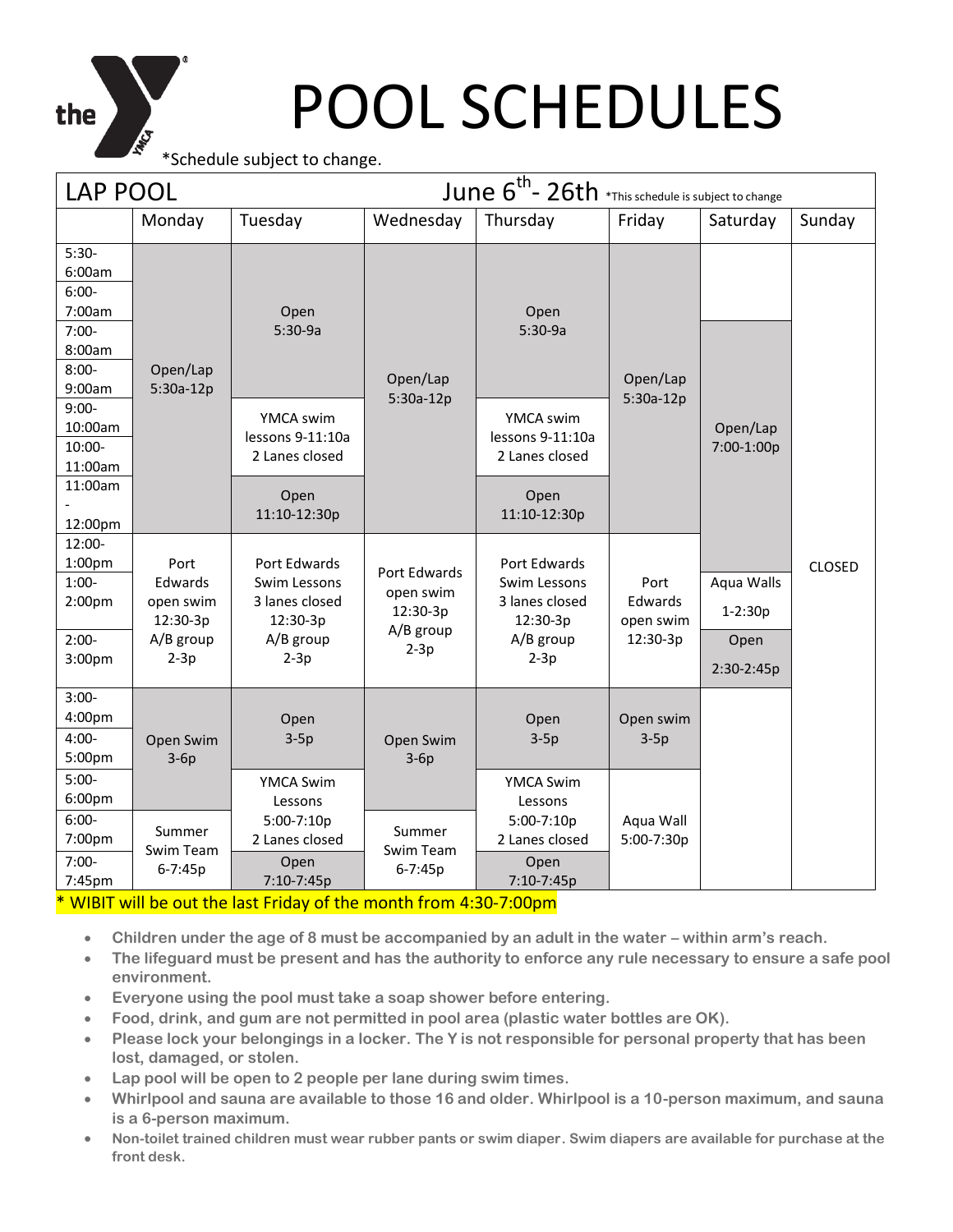# the

### POOL SCHEDULES

\*Schedule subject to change. A/B swim lesson group at 2-3pm will be done on June 30th

| June 27 <sup>th</sup> - July 17th *This schedule is subject to change<br>RECREATION/THERAPY POOL |                                                     |                                           |                             |                                           |                                    |          |               |  |  |
|--------------------------------------------------------------------------------------------------|-----------------------------------------------------|-------------------------------------------|-----------------------------|-------------------------------------------|------------------------------------|----------|---------------|--|--|
|                                                                                                  | Monday                                              | Tuesday                                   | Wednesday                   | Thursday                                  | Friday                             | Saturday | Sunday        |  |  |
| $5:30-$<br>6:00am<br>$6:00-$<br>7:00am<br>$7:00-$<br>8:00am                                      | Open<br>$5:30-8a$                                   | Open<br>$5:30-9a$                         | Open<br>$5:30-8a$           | Open<br>$5:30-9a$                         | Open<br>$5:30-8a$                  |          |               |  |  |
| $8:00 -$<br>9:00am                                                                               | Aqua Fit<br>8:00-9:00                               |                                           | Aqua Fit<br>8:00-9:00       |                                           | Aqua Fit<br>8:00-9:00              |          |               |  |  |
| $9:00-$<br>10:00am                                                                               | Open 9-11a<br>Nekoosa 9-11a<br><b>Starting July</b> | YMCA/Nekoos<br>swim lessons               | Nekoosa 9-<br>11am          | YMCA/Nekoos<br>swim lessons               | Preschool<br>Lessons<br>9:00-10:00 |          |               |  |  |
| 10:00-<br>11:00am                                                                                | 11th                                                | $9-11:10a$                                |                             | $9-11:10a$                                | Open 10-11a                        | Open     |               |  |  |
| 11:00am<br>12:00pm                                                                               | A/F swim<br>lessons<br>11-12p                       | A/F swim<br>lessons<br>11-12p             | Open<br>$11-1p$             | A/F swim<br>lessons<br>$11-12p$           | A/F swim<br>lessons<br>11-12p      | 7-2:45pm | <b>CLOSED</b> |  |  |
| 12:00-<br>1:00pm                                                                                 | Open 12-1p                                          | Open                                      |                             |                                           | Open 12-1p                         |          |               |  |  |
| $1:00-$<br>2:00 <sub>pm</sub>                                                                    | Senior Splash<br>1:00-2:00p                         | $12-2p$                                   | Senior Splash<br>1:00-2:00p | Open 12-2p                                | Senior Splash<br>1:00-2:00p        |          |               |  |  |
| $2:00-$<br>3:00pm                                                                                | A/B Swim<br>group 2-3p                              | A/B Swim<br>group 2-3p                    | A/B Swim<br>group 2-3p      | A/B Swim<br>group 2-3p                    |                                    |          |               |  |  |
| $3:00-$<br>4:00pm                                                                                |                                                     | Open                                      |                             | Open                                      | <b>BGC 2-4p</b>                    |          |               |  |  |
| $4:00 -$<br>5:00pm                                                                               | Open                                                | $3-5pm$                                   | Open                        | $3-5pm$                                   |                                    |          |               |  |  |
| $5:00-$<br>6:00pm<br>$6:00-$<br>7:00pm                                                           | 3:00-7:45p                                          | <b>YMCA Swim</b><br>Lessons<br>5:00-7:10p | $3:00 - 7:45p$              | <b>YMCA Swim</b><br>Lessons<br>5:00-7:10p | Open<br>4-7:45pm                   |          |               |  |  |
| $7:00-$<br>7:45pm                                                                                |                                                     | Open<br>7:10-7:45p                        |                             | Open<br>7:10-7:45p                        |                                    |          |               |  |  |

#### \* WIBIT will be out the last Friday of the month from 4:30-7:00pm

- **Children under the age of 8 must be accompanied by an adult in the water – within arm's reach.**
- **The lifeguard must be present and has the authority to enforce any rule necessary to ensure a safe pool environment.**
- **Everyone using the pool must take a soap shower before entering.**
- **Food, drink, and gum are not permitted in pool area (plastic water bottles are OK).**
- **Please lock your belongings in a locker. The Y is not responsible for personal property that has been lost, damaged, or stolen.**
- **Lap pool will be open to 2 people per lane during swim times.**
- **Whirlpool and sauna are available to those 16 and older. Whirlpool is a 10-person maximum, and sauna is a 6 person maximum.**
- **Non-toilet trained children must wear rubber pants or swim diaper. Swim diapers are available for purchase at the front desk.**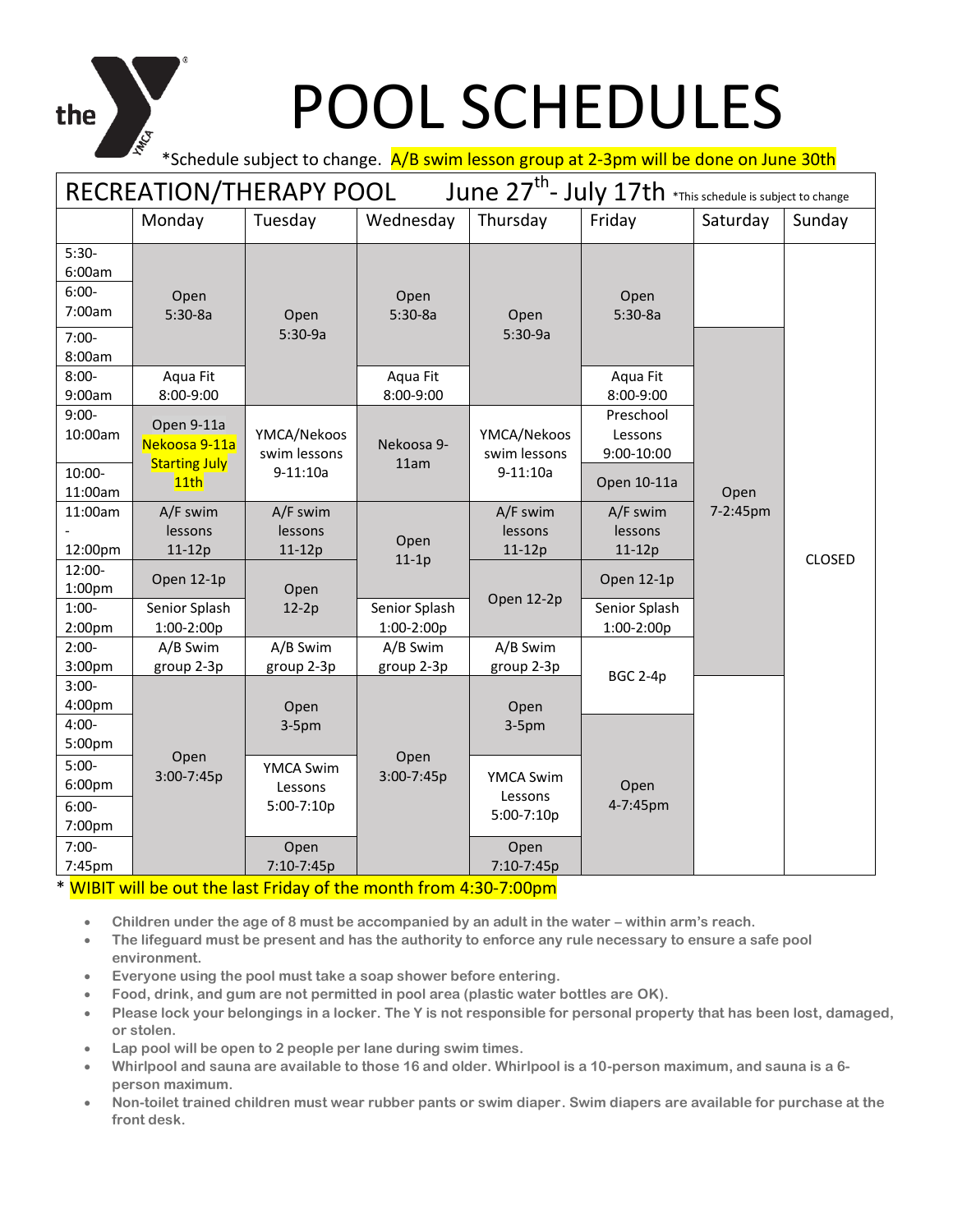

| <b>LAP POOL</b>                                               |                                          |                                                 |                                       | June 27 <sup>th</sup> - July17th *This schedule is subject to change |                                |                           |               |
|---------------------------------------------------------------|------------------------------------------|-------------------------------------------------|---------------------------------------|----------------------------------------------------------------------|--------------------------------|---------------------------|---------------|
|                                                               | Monday                                   | Tuesday                                         | Wednesday                             | Thursday                                                             | Friday                         | Saturday                  | Sunday        |
| $5:30-$<br>6:00am<br>$6:00-$<br>7:00am<br>$7:00-$<br>8:00am   | Open/Lap<br>$5:30a-11a$                  | Open<br>$5:30-9a$                               |                                       | Open<br>$5:30-9a$                                                    | Open/Lap                       |                           |               |
| $8:00 -$<br>9:00am                                            |                                          |                                                 | Open/Lap<br>$5:30a-12p$               |                                                                      | $5:30a-11a$                    |                           |               |
| $9:00-$<br>10:00am<br>10:00-<br>11:00am                       |                                          | YMCA swim<br>lessons 9-11:10a<br>2 Lanes closed |                                       | YMCA swim<br>lessons 9-11:10a<br>2 Lanes closed                      |                                | Open/Lap<br>7:00-1:00p    |               |
| 11:00am<br>12:00pm                                            | A/F swim<br>lessons 11-<br>12p           | A/F swim lessons<br>$11-12p$                    |                                       | A/F swim lessons<br>$11-12p$                                         | A/F swim<br>lessons 11-<br>12p |                           |               |
| 12:00-<br>1:00 <sub>pm</sub><br>$1:00-$<br>2:00 <sub>pm</sub> | Open<br>$12-2p$                          | Open<br>$12-2p$                                 | Open<br>$12-2p$                       | Open<br>$12-2p$                                                      |                                | Aqua Walls<br>$1 - 2:30p$ | <b>CLOSED</b> |
| $2:00-$<br>3:00 <sub>pm</sub>                                 | A/B group<br>$2-3p$<br>2 lanes<br>closed | A/B group<br>$2-3p$<br>2 lanes closed           | A/B group<br>$2-3p$<br>2 lanes closed | A/B group<br>$2-3p$<br>2 lanes closed                                | Open<br>$12-5p$                | Open<br>2:30-2:45p        |               |
| $3:00-$<br>4:00pm<br>$4:00 -$<br>5:00pm                       | Open Swim<br>$3-6p$                      | Open 3-5p                                       | Open Swim<br>$3-6p$                   | Open<br>$3-5p$                                                       |                                |                           |               |
| $5:00-$<br>6:00pm                                             |                                          | <b>YMCA Swim</b><br>Lessons                     |                                       | <b>YMCA Swim</b><br>Lessons                                          |                                |                           |               |
| $6:00-$<br>7:00pm                                             | Summer<br>Swim Team                      | 5:00-7:10p<br>2 Lanes closed                    | Summer<br>Swim Team                   | 5:00-7:10p<br>2 Lanes closed                                         | Aqua Wall<br>5:00-7:30p        |                           |               |
| $7:00-$<br>7:45pm                                             | 6-7:45p                                  | Open<br>7:10-7:45p                              | 6-7:45p                               | Open<br>7:10-7:45p                                                   |                                |                           |               |

• **Children under the age of 8 must be accompanied by an adult in the water – within arm's reach.**

• **The lifeguard must be present and has the authority to enforce any rule necessary to ensure a safe pool environment.**

- **Everyone using the pool must take a soap shower before entering.**
- **Food, drink, and gum are not permitted in pool area (plastic water bottles are OK).**
- **Please lock your belongings in a locker. The Y is not responsible for personal property that has been lost, damaged, or stolen.**
- **Lap pool will be open to 2 people per lane during swim times.**
- **Whirlpool and sauna are available to those 16 and older. Whirlpool is a 10-person maximum, and sauna is a 6-person maximum.**
- **Non-toilet trained children must wear rubber pants or swim diaper. Swim diapers are available for purchase at the front desk.**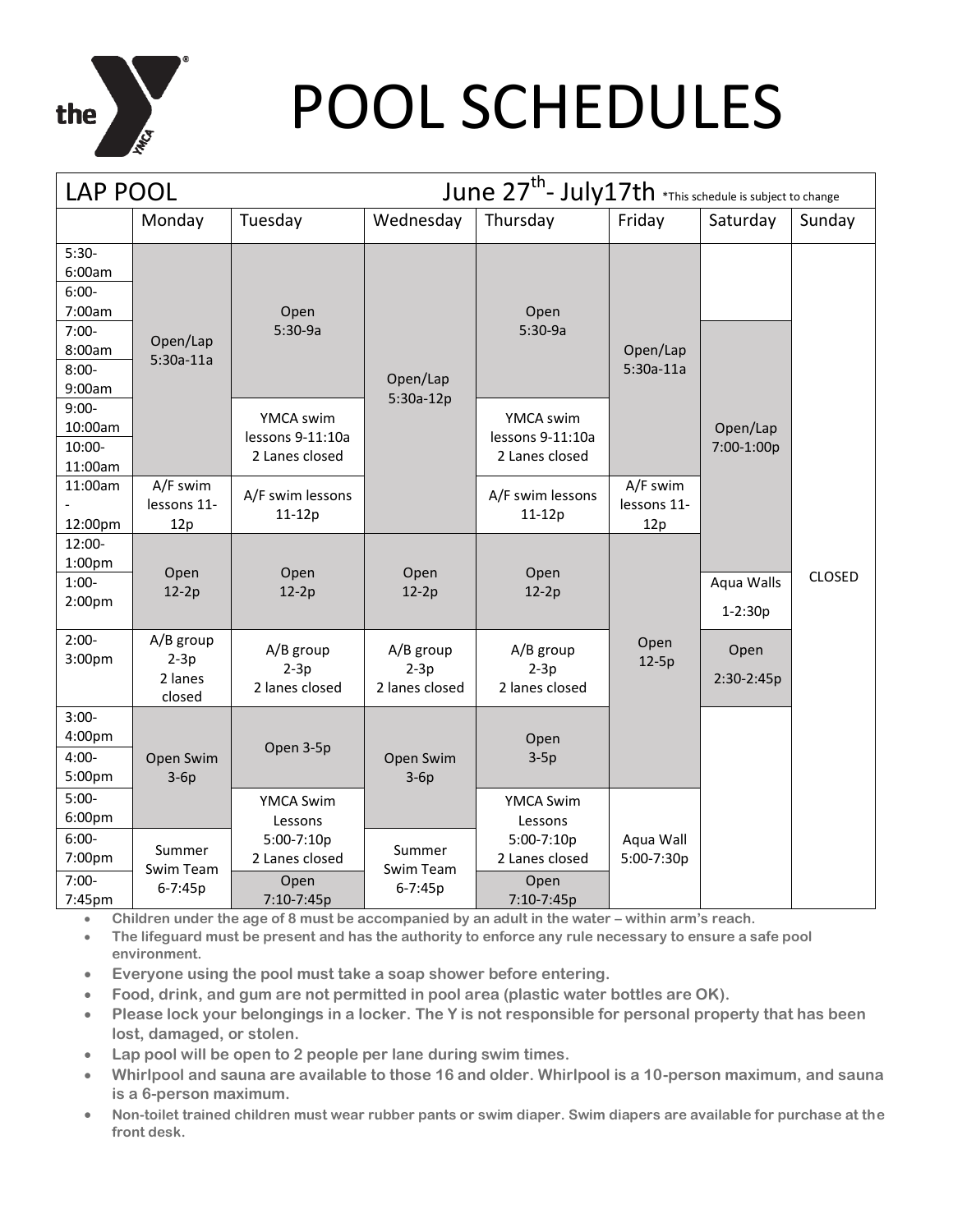the

#### \*Schedule subject to change. A/F swim lesson group at 11-12pm will be done on July 22th

| July 18 <sup>th</sup> - Aug 7th *This schedule is subject to change<br>RECREATION/THERAPY POOL |                                                  |                                    |                             |                                           |                                    |          |               |  |  |
|------------------------------------------------------------------------------------------------|--------------------------------------------------|------------------------------------|-----------------------------|-------------------------------------------|------------------------------------|----------|---------------|--|--|
|                                                                                                | Monday                                           | Tuesday                            | Wednesday                   | Thursday                                  | Friday                             | Saturday | Sunday        |  |  |
| $5:30-$<br>6:00am<br>$6:00-$<br>7:00am<br>$7:00-$<br>8:00am                                    | Open<br>$5:30-8a$                                | Open<br>$5:30-9a$                  | Open<br>$5:30-8a$           | Open<br>$5:30-9a$                         | Open<br>$5:30-8a$                  |          |               |  |  |
| $8:00 -$<br>9:00am                                                                             | Aqua Fit<br>8:00-9:00                            |                                    | Aqua Fit<br>8:00-9:00       |                                           | Aqua Fit<br>8:00-9:00              |          |               |  |  |
| $9:00-$<br>10:00am                                                                             | Nekoosa<br>$9-11a$                               | YMCA/Nekoos<br>swim lessons        | Nekoosa<br>$9-11am$         | YMCA/Nekoos<br>swim lessons               | Preschool<br>Lessons<br>9:00-10:00 |          |               |  |  |
| $10:00 -$<br>11:00am                                                                           |                                                  | $9-11:10a$                         |                             | $9-11:10a$                                | Open 10-11a                        | Open     |               |  |  |
| 11:00am<br>12:00pm                                                                             | A/F swim<br>lessons<br>$11-12p$                  | A/F swim<br>lessons<br>11-12p      | Open                        | A/F swim<br>lessons<br>11-12p             | A/F swim<br>lessons<br>11-12p      | 7-2:45pm |               |  |  |
| 12:00-<br>1:00pm                                                                               | Open 12-1p                                       | Open                               | $11-1p$                     | Open                                      | Open 12-1p                         |          | <b>CLOSED</b> |  |  |
| $1:00-$<br>2:00 <sub>pm</sub>                                                                  | Senior Splash<br>1:00-2:00p                      | $12-2p$                            | Senior Splash<br>1:00-2:00p | $12-2p$                                   | Senior Splash<br>1:00-2:00p        |          |               |  |  |
| $2:00-$<br>3:00pm<br>$3:00-$<br>4:00pm                                                         |                                                  | Open 2-5pm                         |                             | Open 2-5pm                                | <b>BGC 2-4p</b>                    |          |               |  |  |
| $4:00 -$<br>5:00pm                                                                             | Open                                             |                                    | Open                        |                                           |                                    |          |               |  |  |
| $5:00-$<br>6:00pm<br>$6:00-$<br>7:00pm                                                         | 2:00-7:45p                                       | YMCA Swim<br>Lessons<br>5:00-7:10p | 2:00-7:45p                  | <b>YMCA Swim</b><br>Lessons<br>5:00-7:10p | Open<br>4-7:45pm                   |          |               |  |  |
| $7:00-$<br>7:45pm                                                                              | <b>SALE</b><br><b>Contract Contract Contract</b> | Open<br>7:10-7:45p                 | <b>Contract Contract</b>    | Open<br>7:10-7:45p                        |                                    |          |               |  |  |

#### WIBIT will be out the last Friday of the month from 4:30-7:00pm

- **Children under the age of 8 must be accompanied by an adult in the water – within arm's reach.**
- **The lifeguard must be present and has the authority to enforce any rule necessary to ensure a safe pool environment.**
- **Everyone using the pool must take a soap shower before entering.**
- **Food, drink, and gum are not permitted in pool area (plastic water bottles are OK).**
- **Please lock your belongings in a locker. The Y is not responsible for personal property that has been lost, damaged, or stolen.**
- **Lap pool will be open to 2 people per lane during swim times.**
- **Whirlpool and sauna are available to those 16 and older. Whirlpool is a 10-person maximum, and sauna is a 6 person maximum.**
- **Non-toilet trained children must wear rubber pants or swim diaper. Swim diapers are available for purchase at the front desk.**